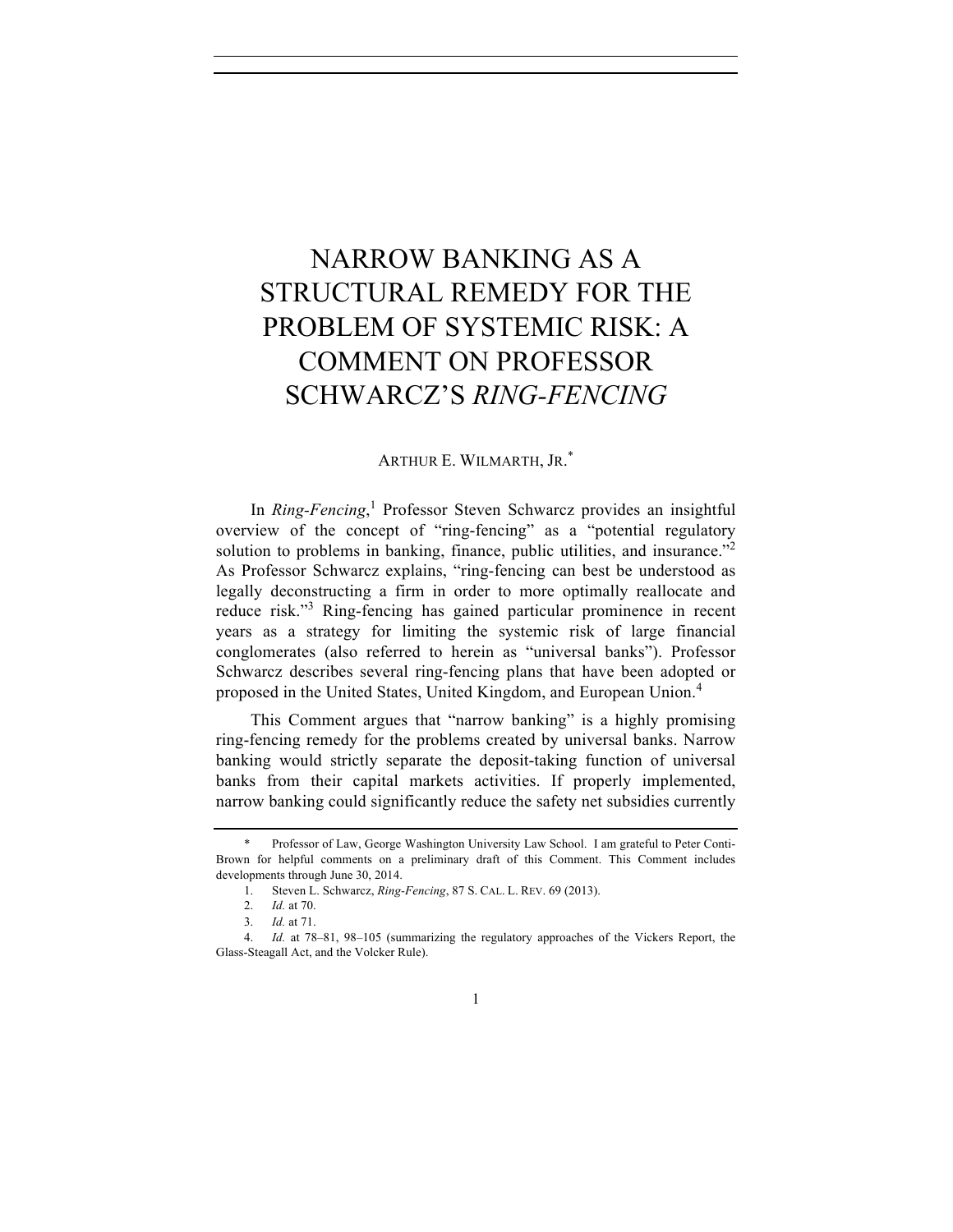exploited by large financial conglomerates and thereby diminish their incentives for excessive risk-taking.

## I. THE DEMISE OF GLASS-STEAGALL AND THE RE-EMERGENCE OF UNIVERSAL BANKS AS SOURCES OF SYSTEMIC RISK

Professor Schwarcz points out that Congress adopted a particularly stringent form of ring-fencing in the Banking Act of 1933, popularly known as the Glass-Steagall Act ("Glass-Steagall"), which responded to the collapse of the U.S. banking system during the Great Depression.<sup>5</sup> In addition to creating a new federal scheme for insuring bank deposits, Glass-Steagall went beyond conventional notions of ring-fencing by requiring banks to divest all of their securities affiliates.<sup>6</sup> Congress determined that (1) federal deposit insurance was urgently needed to prevent contagious runs by bank depositors, and (2) an absolute separation between commercial and investment banking was required to prevent banks from engaging in speculative capital markets activities similar to those that triggered an unsustainable boom during the 1920s and inflicted heavy losses on major banks during the early 1930s.<sup>7</sup>

As Professor Schwarcz observes, deposit insurance and Glass-Steagall's separation of commercial and investment banking had the virtue of "safeguarding deposits and reducing the risks of bank runs."<sup>8</sup> In addition, Professor Luigi Zingales has pointed out that Glass-Steagall "deprived investment banks of access to cheap funds (in the form of deposits), forcing them to limit their size and the size of their bets."<sup>9</sup> The barriers erected by Glass-Steagall also made U.S. financial markets "more resilient" by reducing the risks of contagion between banks and securities firms.<sup>10</sup> With Glass-Steagall in place, the United States did not experience

<sup>5.</sup> *Id.* at 79–80, 98–101.

<sup>6.</sup> *Id.* at 98 (explaining that Glass-Steagall "legally deconstructed banks by separating their deposit-taking activities from their riskier investment banking activities"). I am indebted to Peter Conti-Brown for suggesting that Glass-Steagall's divestiture mandate was a remedy that was more farreaching than most current understandings of "ring-fencing."

<sup>7.</sup> Arthur E. Wilmarth, Jr., *The Dark Side of Universal Banking: Financial Conglomerates and the Origins of the Subprime Financial Crisis*, 41 CONN. L. REV. 963, 974 (2009) [hereinafter Wilmarth, *Dark Side*]; Arthur E. Wilmarth, Jr., *Did Universal Banks Play a Significant Role in the U.S. Economy's Boom-and-Bust Cycle of 1921–33? A Preliminary Assessment*, *in* 4 CURRENT DEVELOPMENTS IN MONETARY AND FINANCIAL LAW 559, 564–85 (Int'l Monetary Fund ed.,2005) *available at* http://ssrn.com/abstract=838267 [hereinafter Wilmarth, *Universal Banks and the 1920s*].

<sup>8.</sup> Schwarcz, *supra* note 1, at 99.

<sup>9.</sup> Luigi Zingales, *Why I Was Won over by Glass-Steagall*, FIN. TIMES (June 10, 2012), www.ft.com/cms/s/0/cb3e52be-b08d-11e1-8b36-00144feabdc0.html#axzz3GLJiz6KK.

<sup>10.</sup> *Id.* (pointing out that "commercial banks were untouched by plummeting equity prices"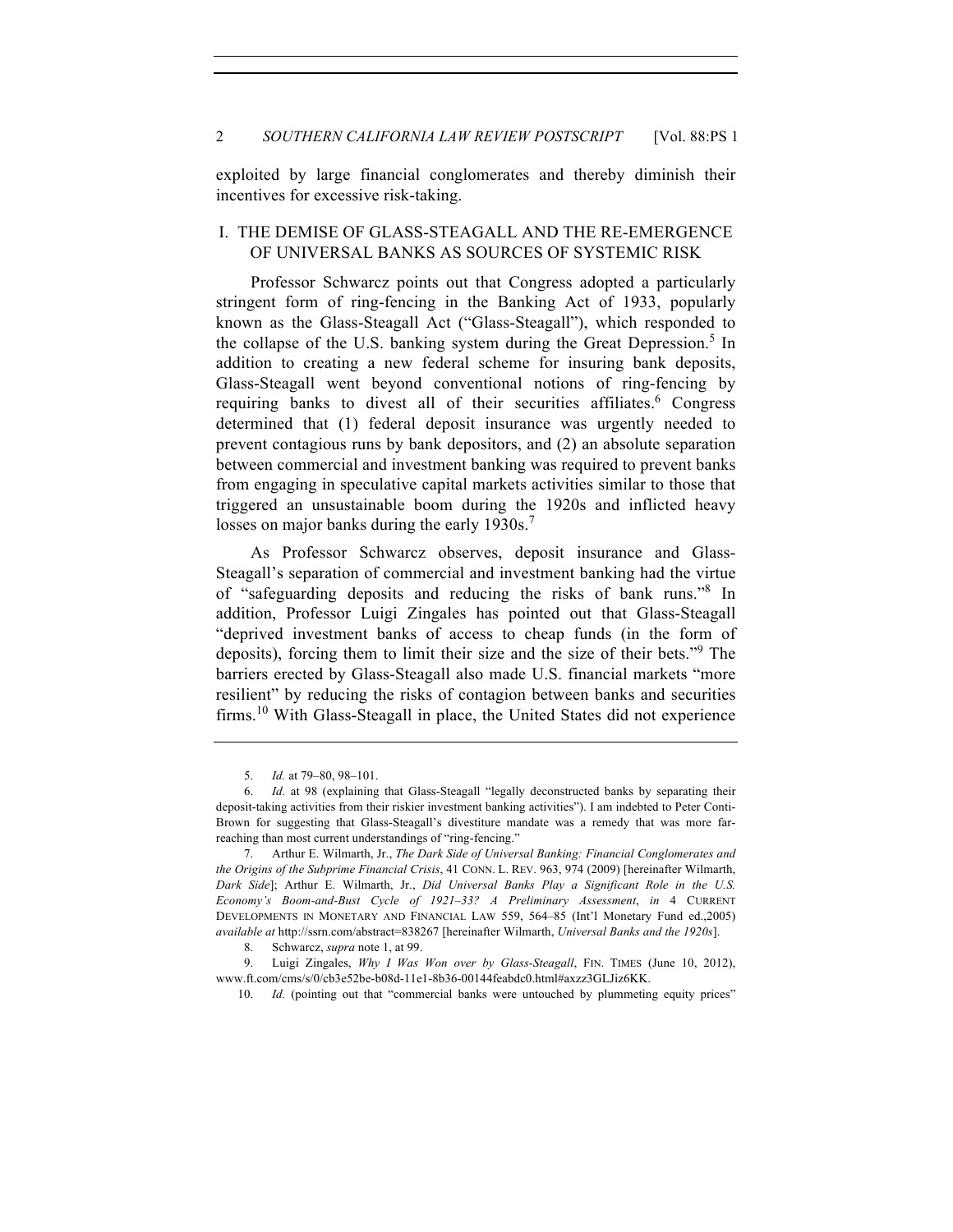2014] *NARROW BANKING* 3

any systemic banking crises from the mid-1930s to the late  $1970s$ .<sup>11</sup>

Glass-Steagall's barriers came under increasing pressure after 1980, as large banks pushed to expand into securities and insurance activities in response to competition from bank-like products offered by securities firms and insurance companies.<sup>12</sup> Federal regulators and courts issued a series of decisions that opened numerous loopholes in Glass-Steagall between 1987 and 1998, and Congress finally repealed Glass-Steagall's key provisions in 1999.<sup>13</sup> At that point, banks were free to affiliate with securities firms and insurance companies by forming financial holding companies, which offered a full array of financial services to retail and commercial customers.14

In response to the demise of Glass-Steagall and similar legal developments in the United Kingdom and the European Union, large universal banks quickly captured leading shares in financial markets on both sides of the Atlantic.<sup>15</sup> The market leadership achieved by universal banks during the 2000s rivaled the dominant positions their predecessors occupied during the  $1920s$ .<sup>16</sup> The new universal banks aggravated the "too big to fail" ("TBTF") problem and created a near-certainty that government "safety nets" for banks—including deposit insurance and emergency lending facilities provided by central banks—would be extended to cover nonbank affiliates owned by large financial conglomerates. As the safety net widened (at least implicitly) to embrace securities and insurance affiliates of universal banks, it also increased the likelihood that a systemic financial crisis would spur governmental authorities to help other major

14. Wilmarth, *Dark Side*, *supra* note 7, at 972–80.

during the stock market crash of 1987, while "securities markets helped alleviate the credit crunch [in] 1990–91] because they were unaffected by the banking crisis" of the early 1990s). *See also* Arthur E. Wilmarth, Jr., *The Transformation of the U.S. Financial Services Industry, 1975-2000: Competition, Consolidation, and Increased Risks,* 2002 U. ILL. L. REV. 215, 441 (discussing the same anticontagion benefits created by Glass-Steagall's separation of the banking and securities industries).

<sup>11.</sup> Peter Eavis, *Senators Introduce Bill to Separate Trading Activities From Big Banks*, N.Y. TIMES (July 12, 2013), http://dealbook.nytimes.com/2013/07/11/senators-introduce-bill-to-separatetrading-activities-from-big-banks/ ("During the era of Glass-Steagall, there were no systemic banking crises like the one that occurred in 2008")*. See also* Wilmarth, *supra* note 10, at 225–27, 239 (describing the relatively stable, low-risk nature of the banking industry from the mid-1930s to the late 1970s).

<sup>12.</sup> Wilmarth, *supra* note 10, at 219–21, 230–34, 238–41, 318–20.

<sup>13.</sup> *Id.* at 219–21, 306–07, 318–20.

<sup>15.</sup> *Id.* at 975–81, 994–97, 1012–13, 1017–20; Arthur E. Wilmarth, Jr., *The Dodd-Frank Act: A Flawed and Inadequate Response to the Too-Big-to-Fail Problem*, 89 OR. L. REV. 951, 966, 98485 (2011) [hereinafter Wilmarth, *Dodd-Frank and TBTF*].

<sup>16.</sup> Wilmarth, *Dark Side*, *supra* note 7, at 974–97; Wilmarth, *Universal Banks and the 1920s*, *supra* note 7, at 569–78.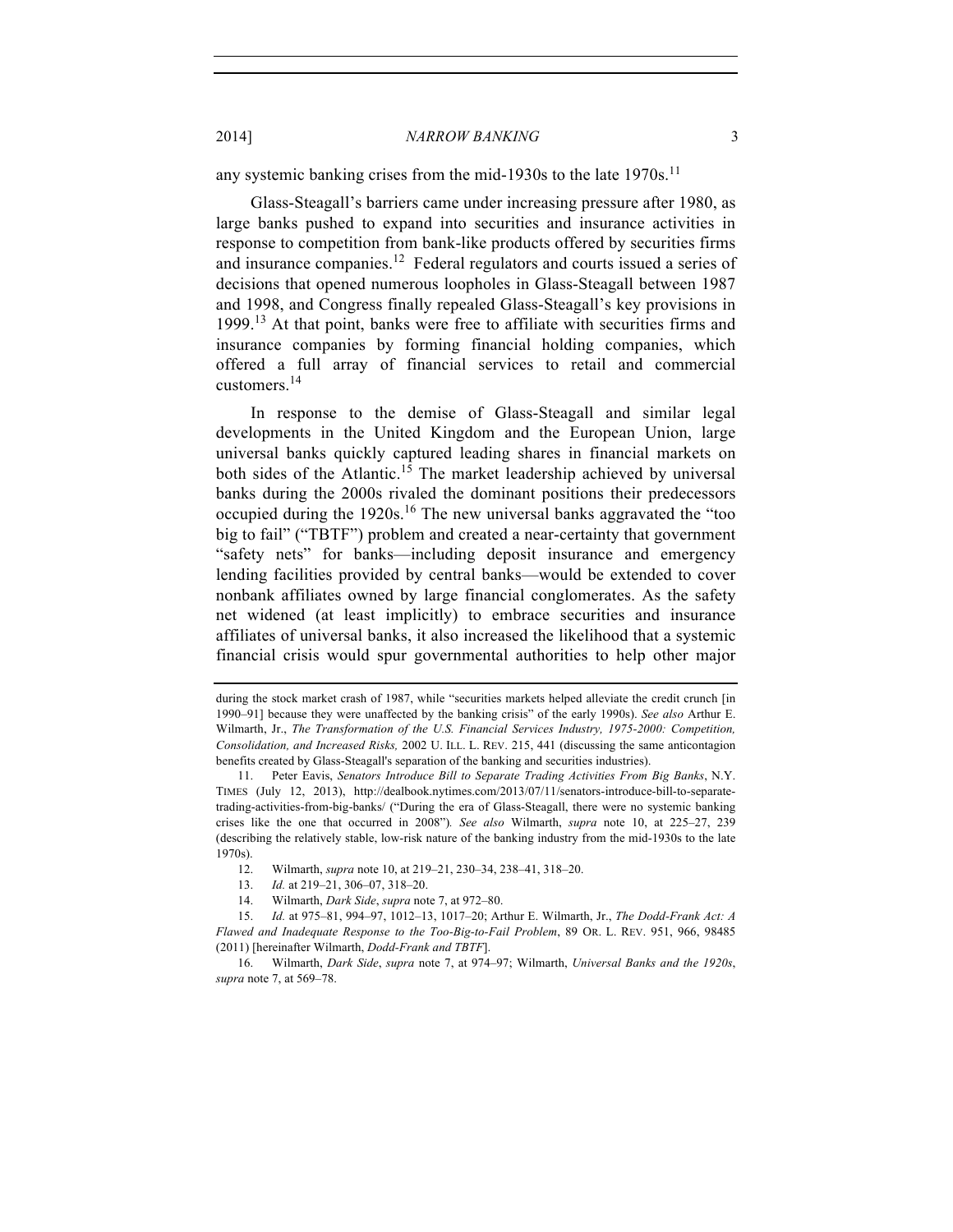firms in the securities and insurance sectors. $17$ 

The new universal banks and their competitors in the capital markets—particularly the five largest U.S. securities firms and the biggest U.S. insurer (AIG)—created a wide array of innovative financial instruments, including subprime mortgage-backed securities ("MBS"), cash flow and synthetic collateralized debt obligations ("CDOs") and credit default swaps ("CDS").<sup>18</sup> With the cooperation of credit ratings agencies (which were paid handsomely for their services), financial conglomerates used those financial instruments to transform trillions of dollars of risky debt into AAA-rated securities that were sold to yield-hungry investors around the world. The resulting surge of high-risk debt generated a massive and unsustainable credit boom in the United States, United Kingdom and European Union. <sup>19</sup> During the 1920s, universal banks triggered a similar credit boom, in part by using comparable methods of packaging risky debt into seemingly "safe" securities that were distributed to investors on both sides of the Atlantic. $20$ 

Eighteen large financial conglomerates from the United States, United Kingdom, and European Union were responsible for the lion's share of the structured-finance securities and related derivatives that were outstanding at the height of the credit boom in  $2007$ .<sup>21</sup> The same conglomerates became the "epicenter" of the worldwide financial crisis that occurred when the credit bubble burst in  $2007$  and  $2008<sup>22</sup>$  Only one member of the "big eighteen" failed outright (Lehman Brothers), but governmental authorities in the United States, United Kingdom and European Union "provided extensive assistance to ensure the survival of at least twelve other members

<sup>17.</sup> Wilmarth, *supra* note 10, at 446–76 (predicting in 2002 that regulators would expand the federal safety net to cover securities and insurance affiliates of unversal banks, thereby making the federal government the de facto guarantor of large sectors of the capital markets); Wilmarth, *Dark Side*, *supra* note 7, at 1049–50 (observing in 2009 that events during the global financial crisis "confirmed" my 2002 predictions).

<sup>18.</sup> Wilmarth, *Dodd-Frank and TBTF*, *supra* note 15, at 963–67; Wilmarth, *Dark Side*, *supra*  note 7, at 984–96, 1020–43.

<sup>19.</sup> Wilmarth, *Dodd-Frank and TBTF*, *supra* note 15, at 963–71; Wilmarth, *Dark Side*, *supra*  note 7, at 1002–20, 1043–46.

<sup>20.</sup> Wilmarth, *Universal Banks and the 1920s*, *supra* note 7, at 569–85, 612–13.

<sup>21.</sup> Wilmarth, *Dodd-Frank and TBTF*, *supra* note 15, at 966 & n.45 (listing eighteen global financial conglomerates—including the four largest U.S. banks, the five largest U.S. securities firms, the largest U.S. insurer (AIG), and eight universal banks from the United Kingdom and European Union—that dominated global markets for securities and derivatives during the credit boom that peaked in 2007).

<sup>22.</sup> *Id.* at 978 (noting that the "big eighteen" financial conglomerates "accounted for three-fifths of the \$1.5 trillion of total worldwide losses recorded by banks, securities firms, and insurers between . . . mid-2007 and the spring of 2010").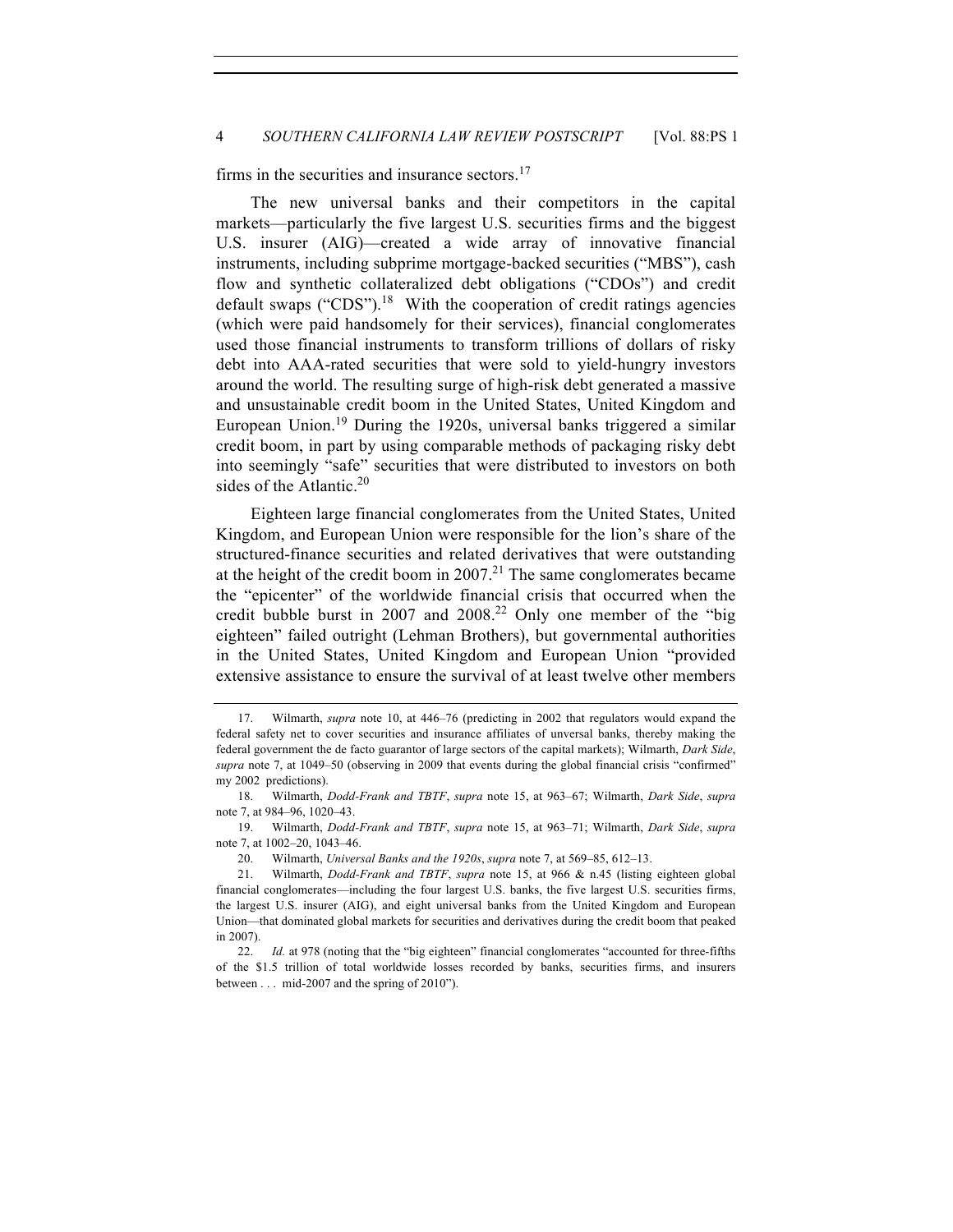of the group."<sup>23</sup>

## II. RING-FENCING AS A POTENTIAL REMEDY FOR THE SYSTEMIC RISK CREATED BY UNIVERSAL BANKS

As I explained in a 2014 case study of Citigroup, "the universal banking model is deeply flawed by its excessive organizational complexity, its vulnerability to culture clashes and conflicts of interest, and its tendency to permit excessive risk-taking within far-flung, semi-autonomous units that lack adequate oversight from either senior management or regulatory agencies."<sup>24</sup> The global financial crisis has also shown that large universal banks receive enormous government subsidies due to their TBTF status, and those subsidies "create significant economic distortions and promote moral hazard."<sup>25</sup> Regulators on both sides of the Atlantic have agreed that reforms to remove TBTF subsidies and reduce the systemic risk of financial conglomerates are urgently needed and must be given top priority.<sup>26</sup>

Professor Schwarcz points out that ring-fencing has emerged as a prominent strategy for restraining systemic risk after the financial crisis.<sup>27</sup> The Dodd-Frank Wall Street Reform and Consumer Protection Act ("Dodd-Frank") contains two provisions—the Volcker Rule (Section 619) and the Lincoln Amendment (Section 726)—that seek to establish at least a partial separation between banks and the risks of securities and derivatives activities.<sup>28</sup> The Volcker Rule prohibits banks from engaging in "proprietary trading" (that is, buying and selling securities, derivatives, and

26. Wilmarth, *Dodd-Frank and TBTF*, *supra* note 15, at 980–81 (quoting speeches by former Federal Reserve Board chairman Ben Bernanke and Bank of England Governor Mervyn King); Huw Jones, *Update 1—IMF's Lagarde Says Bank Reforms Slowed by Fierce Industry Pushback*, REUTERS (May 27, 2014), http://uk.reuters.com/article/2014/05/27/imf-lagarde-regulationsidUKL6N0OD1XA20140527 (quoting remarks by International Monetary Fund Managing Director Christine Lagarde and Bank of England Governor Mark Carney emphasizing the need to complete reforms that would effectively address the problems created by TBTF banks).

27. Schwarcz, *supra* note 1, at 78–81, 101–05.

28. Wilmarth, *Dodd-Frank and TBTF*, *supra* note 15, at 1025–34 (describing the Volcker Rule and the Lincoln Amendment).

<sup>23.</sup> *Id.* at 979.

<sup>24.</sup> Arthur E. Wilmarth, Jr., *Citigroup: A Case Study in Managerial and Regulatory Failures*, 47 IND. L. REV. 69, 136 (2014).

<sup>25.</sup> Wilmarth, *Dodd-Frank and TBTF*, *supra* note 15, at 981 982–85. *See also* Arthur E. Wilmarth, Jr., *Turning a Blind Eye: Why Washington Keeps Giving in to Wall Street*, 81 U. CIN. L. REV. 1283, 1313–14 (2013) [hereinafter Wilmarth, *Blind Eye*] (citing additional studies confirming the existence of TBTF subsidies for large banks). For a recent analysis of TBTF subsidies exploited by megabanks in the United States, United Kingdom and European Union, see INT'L MONETARY FUND, GLOBAL FINANCIAL STABILITY REPORT: MOVING FROM LIQUIDITY TO GROWTH-DRIVEN MARKETS 101–30 (2014), *available at* http://www.imf.org/external/pubs/ft/gfsr/2014/01/pdf/text.pdf.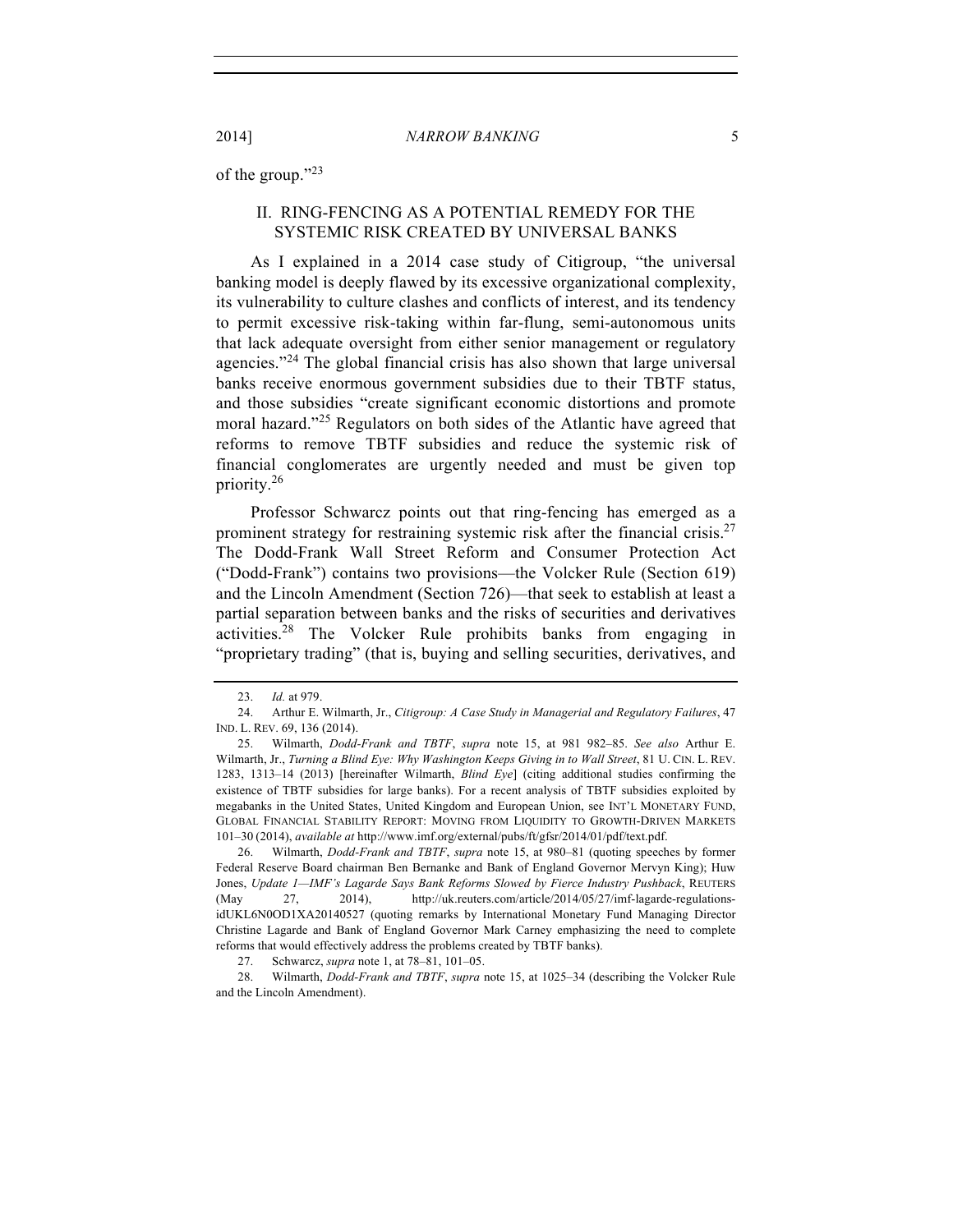other tradable assets for their own account) and limits the ability of banks to sponsor or invest in hedge funds and private equity funds.<sup>29</sup> The Lincoln Amendment generally precludes the Federal Deposit Insurance Corporation ("FDIC") and the Federal Reserve System ("Fed") from providing direct financial assistance to firms that deal in swaps and other over-the-counter derivatives.<sup>30</sup> The purpose of the Lincoln Amendment is to force banks to transfer their derivatives trading operations to separate nonbank affiliates.<sup>31</sup>

Unfortunately, due to vigorous lobbying by the financial industry during Congress's consideration of Dodd-Frank, the Volcker Rule and the Lincoln Amendment are "riddled with loopholes and have long phase-in periods."<sup>32</sup> As a result of additional lobbying after Dodd-Frank's passage, (1) final regulations to implement the Volcker Rule were not issued until December 2013, and the effectiveness of those regulations remains a matter of serious doubt; $33$  and (2) bank regulators have extended the Lincoln Amendment's compliance deadline for an additional two years, until July 2015, and the financial industry is pushing to repeal the provision before it takes effect.<sup>34</sup> Thus, Dodd-Frank's attempts at partial ring-fencing are highly porous and are not likely to have a significant impact on risk-taking by universal banks.<sup>35</sup>

33. *See* Kimberly D. Krawiec, *Don't "Screw Joe the Plumber": The Sausage-Making of Financial Reform,* 55 ARIZ. L. REV. 53 *passim* (2013) (describing the financial industry's lobbying campaign against the implementation of the Volcker Rule); Wilmarth, *Blind Eye*, *supra* note 25, at 1302–04, 1367–68 (same); Donna Borak, *Cheat Sheet: Regulators Release Specifics on the Final Volcker Rule*, AM. BANKER, Dec. 11, 2013, 2013 WLNR 30916756 (describing major exemptions contained in the final regulations implementing the Volcker Rule); Donna Borak, *Banks, Lawyers Struggling to Evaluate Final Volcker Rule*, AM. BANKER, Dec. 12, 2013, 2013 WLNR 31040668 (reporting that the final Volcker Rule regulations "were careful to avoid drawing bright lines and setting explicit limits, introducing numerous gray areas with ample room for judgment" about the scope of various exemptions).

<sup>29.</sup> *Id.* at 1025–28.

<sup>30.</sup> *Id.* at 1030–31.

<sup>31.</sup> *Id. See also id.* at 1044–45 (discussing the exploitation of federal safety net subsidies by bank dealers in derivatives).

<sup>32.</sup> *Id.* at 1024. *See also id.* at 1028–29 (describing major exceptions to the Volcker Rule, including the ability of banks to engage in "market making" and "risk-mitigating hedging"); *id.* at 1032–33 (describing similar exceptions in the Lincoln Amendment, which allow banks to engage in "[h]edging and other similar risk-mitigating activities" and to trade certain categories of swaps).

<sup>34.</sup> Silla Brush, *Fed Grants Foreign Banks Leeway in Dodd-Frank Swap Rule*, BLOOMBERG (June 5, 2013), http://www.bloomberg.com/news/2013-06-05/fed-grants-foreign-banks-leeway-indodd-frank-swap-pushout.html (reporting that the Federal Reserve and the Comptroller of the Currency granted domestic and foreign banks an additional two-year exemption, until July 2015, to come into compliance with the Lincoln Amendment); Charlene Carter & Kate Ackley, *Second House Panel Backs Repeal of Swaps Provision from Dodd-Frank*, CQ WEEKLY, May 13, 2013, at 846, 2013 WLNR 12271124 ("Large Wall Street banks are pushing for [the repeal of Section 716] as a high priority.").

<sup>35.</sup> Wilmarth, *Dodd-Frank and TBTF*, *supra* note 15, at 1023–24, 1028–35.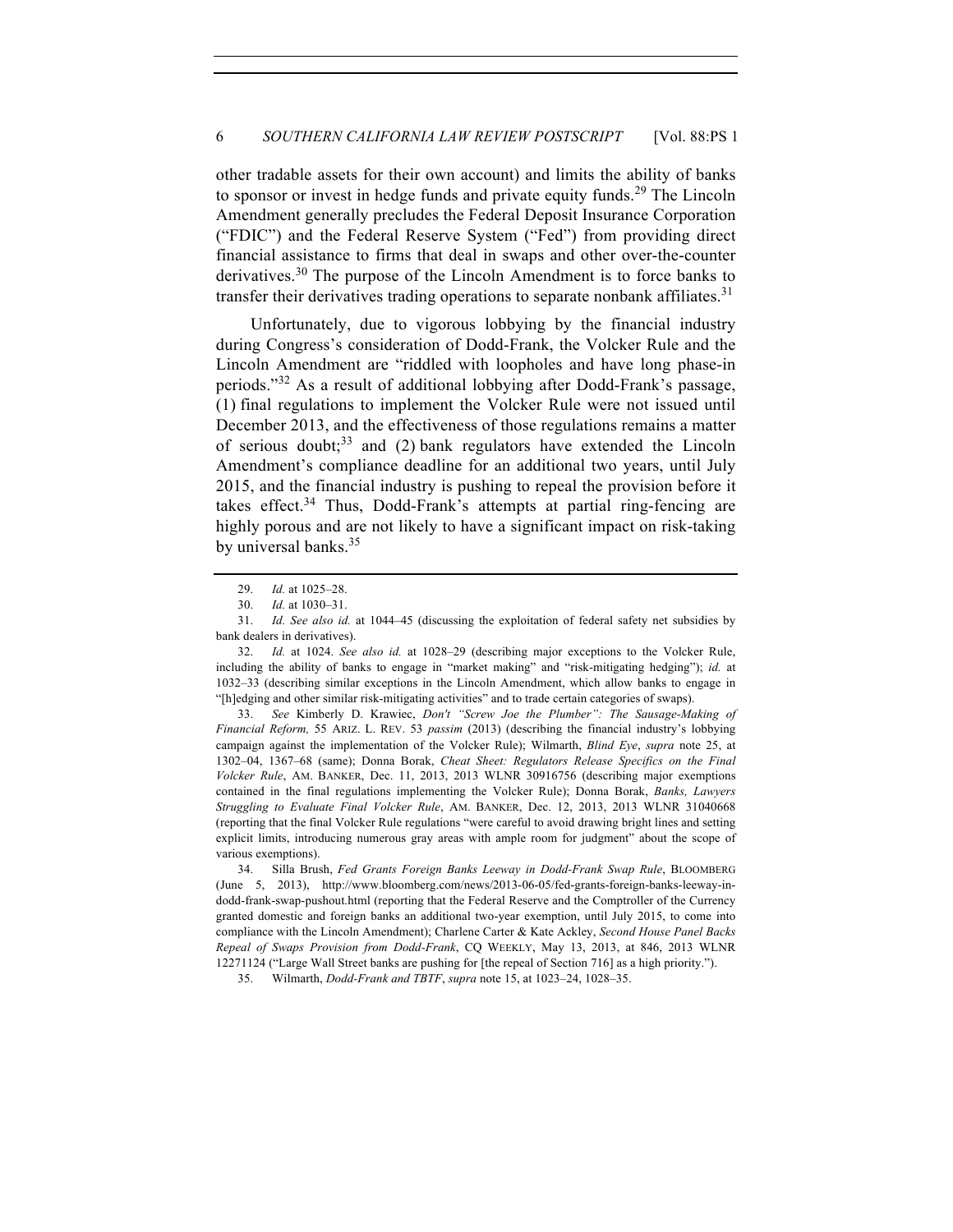#### 2014] *NARROW BANKING* 7

The United Kingdom and European Union have considered more stringent ring-fencing proposals. In December 2013, the UK Parliament enacted legislation based on ring-fencing proposals contained in the Vickers Report. The new legislation authorizes regulators to separate "retail" activities of large UK banks—including deposit-taking and lending to consumers and small business firms—from their capital markets activities.<sup>36</sup> However, the UK legislation will not take effect until 2019, and the financial industry has vigorously lobbied UK regulators to adopt implementing regulations that would punch many loopholes in the Vickers ring-fence. $37$ 

In the European Union, the Liikanen Report proposed that large banks should transfer high-risk trading and other capital markets activities into ring-fenced affiliates.<sup>38</sup> After heavy lobbying by large European banks, Michael Barnier, the EU commissioner for financial services, issued a legislative blueprint that is significantly weaker than the original Liikanen proposal.39 Even with Barnier's concessions, it is unlikely that the European Parliament will enact Barnier's plan in the near future.<sup>40</sup>

#### III. THE CASE FOR NARROW BANKING

As shown above, the United States, United Kingdom, and European Union have considered various ring-fencing proposals, but none of them has yet mandated structural firewalls that would be comparable to a rigorous "narrow banking" plan. As I have previously shown, a strict form of narrow banking could (1) stop financial conglomerates from using the federal safety net to subsidize their speculative capital markets activities and (2) make it more feasible for regulators to separate deposit-taking

<sup>36.</sup> Schwarcz, *supra* note 1, at 78–79; 101–05 (describing the Vickers Report's proposals); Jill Treanor, *Andrew Tyrie on Banking Reform 'If We Get it Right the Industry Will be Stronger'*, GUARDIAN (Dec. 29, 2013), http://www.theguardian.com/business/2013/dec/29/andrew-tyrie-bankingreform-industry-stronger (discussing Parliament's enactment of the "ringfence" proposed by the Vickers Report).

<sup>37.</sup> Sam Fleming, Sharlene Goff & Martin Arnold, *Banks Horse-trade on Ringfence Fine Print*, FIN. TIMES (Aug. 14, 2014), http://www.ft.com/intl/cms/s/0/dfd4da64-23b2-11e4-8e29- 00144feabdc0.html#axzz3InQ2KOXJ.

<sup>38.</sup> Schwarcz, *supra* note 1, at 81; Jim Brunsden, *EU Weighs Bank-Structure Overhaul in Wake of Liikanen Plan,* BLOOMBERG (May 17, 2013), http://www.bloomberg.com/news/2013-05-17/euweighs-bank-structure-overhaul-in-wake-of-liikanen-plan-1-.html.

<sup>39.</sup> Alex Barker & Sam Fleming, *EU Bank Overhaul Pleases Few in Search for Middle Way,* FIN. TIMES (Jan. 29, 2014), http://www.ft.com/intl/cms/s/0/3cb5bd5c-8903-11e3-bb5f-00144feab7de.html#axzz3GvgsCoQp.

<sup>40.</sup> *Id.*; Jim Brunsden & Eshe Nelson, *Bank-Structure Plan Dealt Blow as EU Lawmaker Says No Time*, BLOOMBERG (Oct. 28, 2013), http://www.bloomberg.com/news/2013-10-28/bank-structureoverhaul-dealt-blow-as-eu-lawmaker-says-no-time.html.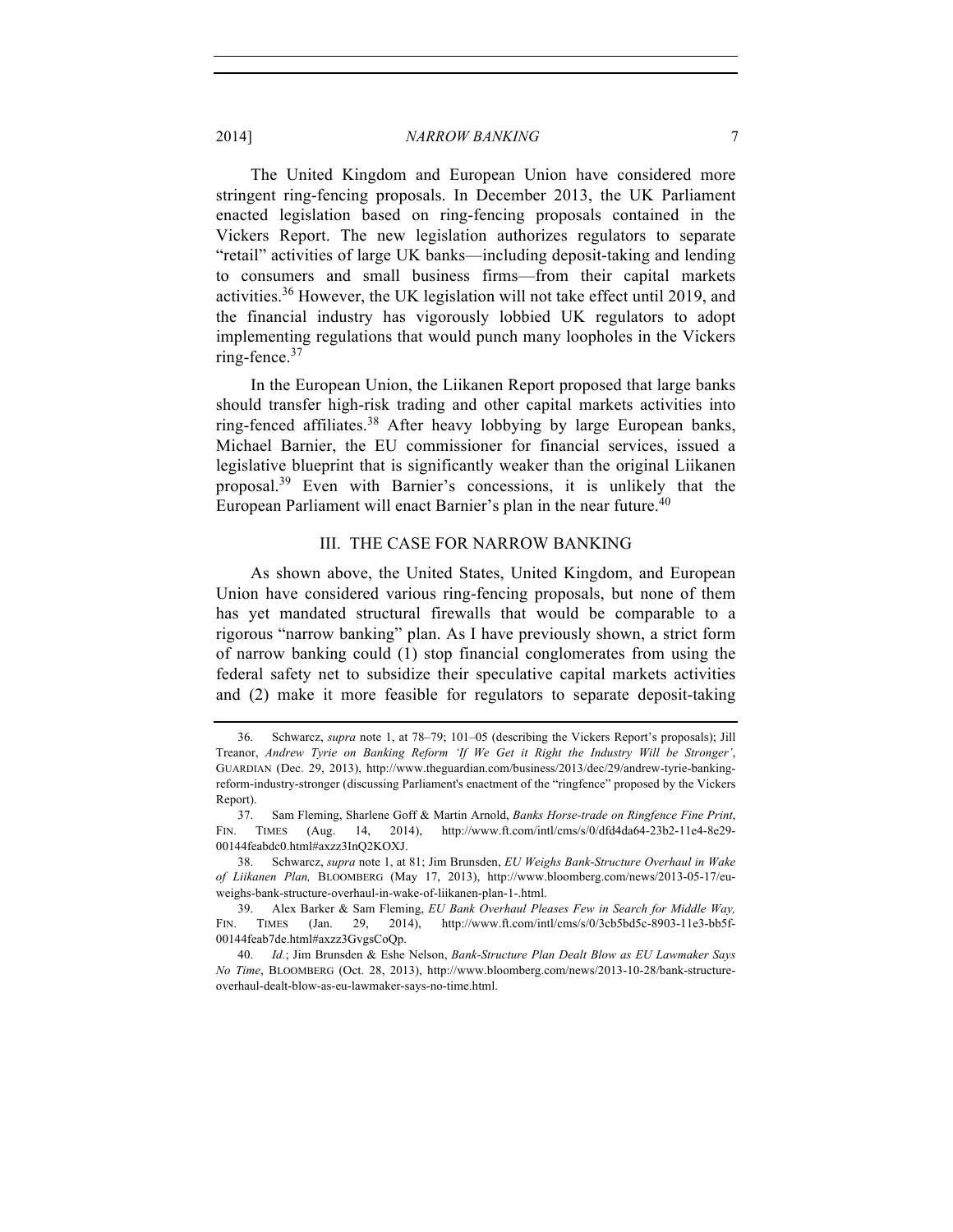banks from their nonbank affiliates when conglomerates fail.<sup>41</sup> Narrow banking would also provide a common trans-Atlantic basis for regulating and resolving systemically important financial institutions ("SIFIs") if the United States, United Kingdom, and European Union jointly agreed to adopt a stringent version of the principles underlying the Vickers and Liikanen Reports.

Narrow banking would require deposit-taking banks owned by financial conglomerates to limit their assets to cash and marketable, shortterm debt obligations, such as government securities, commercial paper, and other money market instruments eligible for investment by money market mutual funds. Narrow banks could not accept uninsured deposits or issue other uninsured liabilities. A narrow bank would present a very limited risk to the FDIC, because its non-cash assets would consist solely of short-term, marketable obligations that could readily be converted into cash if the FDIC needed to liquidate the bank and pay off its insured depositors.<sup>42</sup>

Narrow banks would be absolutely prohibited from making any extensions of credit or other transfers of funds to their nonbank affiliates, except for the payment of lawful dividends to their parent holding companies. The absolute prohibition on affiliate transactions would prevent conglomerate-owned banks from transferring their safety net subsidies to their nonbank affiliates, including those engaged in capital markets operations.43 Barring affiliate transactions would also make it easier for regulators to separate SIFI-owned banks from their parent holding companies and other nonbank affiliates, thereby advancing Dodd-Frank's provisions requiring SIFIs to develop feasible resolution plans ("living wills").<sup>44</sup> In addition, narrow banks would be forbidden from purchasing derivatives except as end-users in bona fide hedging transactions under the strict rules of Financial Accounting Standard Statement No. 133.<sup>45</sup>

My narrow banking plan would also bar the FDIC from rescuing creditors of affiliates of narrow banks. Accordingly, I have proposed that Congress should repeal the "systemic risk exception" ("SRE") currently

<sup>41.</sup> The following discussion is adapted from my narrow banking proposal presented in Wilmarth, *Dodd-Frank and TBTF*, *supra* note 15, at 1034–52.

<sup>42.</sup> *Id.* at 1038.

<sup>43.</sup> *Id.* at 1041–42.

<sup>44.</sup> *Id.* at 1050.

<sup>45.</sup> *Id.* at 1043–44 (noting that such a prohibition "would accomplish an essential goal of the Volcker Rule and the Lincoln Amendment"). *See also id.* at 1036 (discussing Financial Accounting Standard Statement No. 133).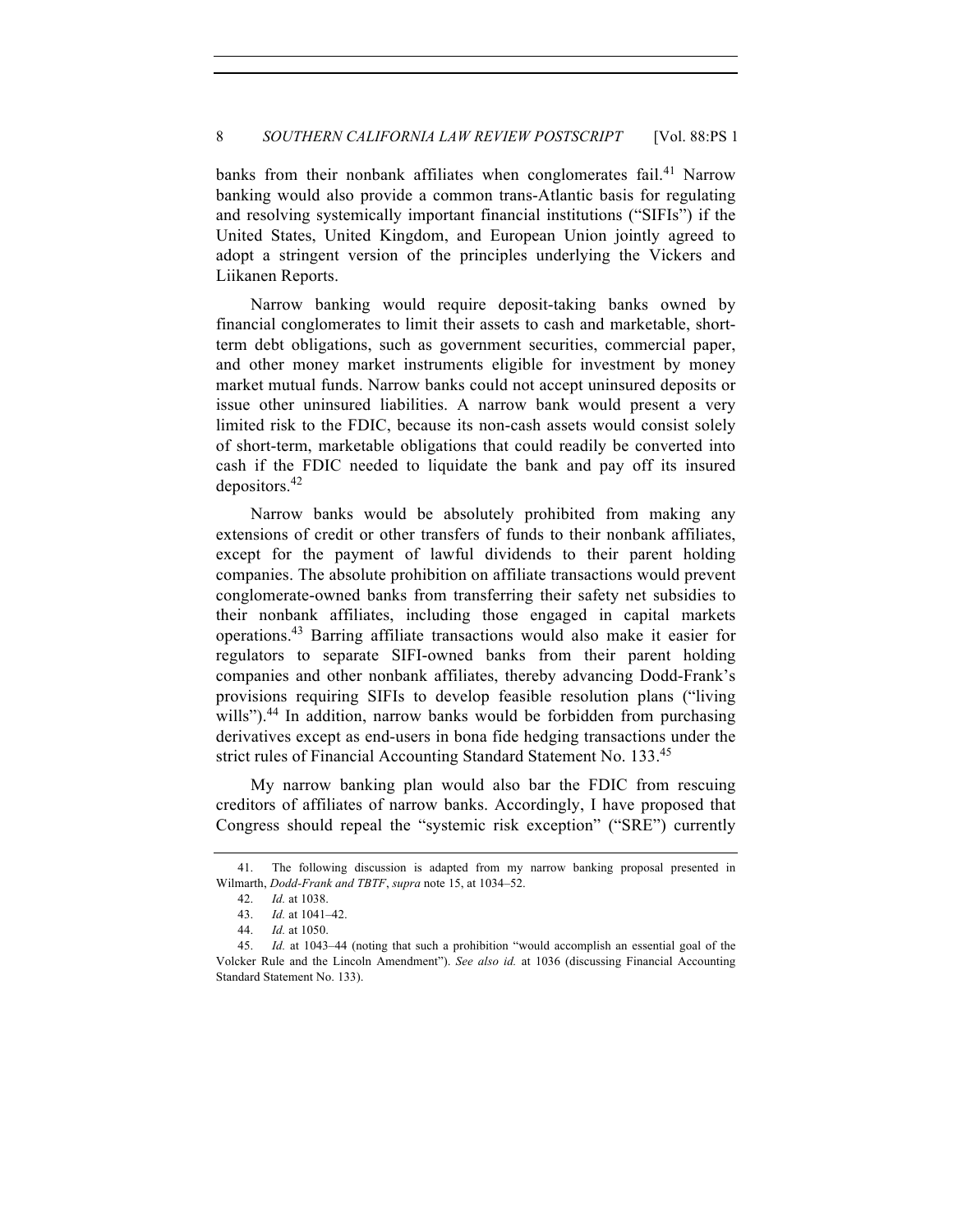#### 2014] *NARROW BANKING* 9

embodied in the Federal Deposit Insurance Act.<sup>46</sup> A repeal of the SRE would preclude the use of deposit insurance funds "to support a bailout of uninsured creditors of a failed or failing SIFI."<sup>47</sup>

To further reduce subsidies for SIFIs, my plan would require SIFIs to pay risk-based premiums to prefund the Orderly Liquidation Fund ("OLF"), which provides financing for the liquidation of failed SIFIs under Dodd-Frank's Orderly Liquidation Authority ("OLA").<sup>48</sup> As a result of Wall Street's highly effective lobbying, Dodd-Frank does not provide a prefunding mechanism for the OLF, and the FDIC is therefore required to rely on bridge loans from the Treasury Department (that is, the taxpayers) in order to finance liquidations of SIFIs.<sup>49</sup> By requiring SIFIs to prefund the OLF, my plan would compel SIFIs to "internalize more of the 'negative externality' (i.e., the potential public bailout cost) of their activities."<sup>50</sup>

My narrow banking plan is designed to restore market discipline by forcing financial conglomerates to demonstrate that "they can produce superior risk-related returns to investors *without* relying on explicit and implicit government subsidies."<sup>51</sup> Universal banks have failed to generate consistently positive returns, even with the federal subsidies they currently exploit.<sup>52</sup> Financial conglomerates should be subjected to "the same type of [market] scrutiny and discipline" that forced the breakup of many commercial and industrial conglomerates.<sup>53</sup> If the current subsidies for SIFIs were removed, I believe many of them would be compelled to break up voluntarily.

Policymakers and analysts have debated whether narrow banking would go far enough to control the risks of universal banks. Some argue that only a reinstatement of Glass-Steagall's absolute barriers between commercial banking and the capital markets would be adequate to prevent

<sup>46.</sup> *Id.* at 1001, 1022–23 (explaining that the SRE could be used, in the context of failed bank receiverships, "to protect the creditors of SIFI-owned banks (including, potentially, the parent companies of such banks)").

<sup>47.</sup> *Id.* at 1042–43.

<sup>48.</sup> *Id.* at 1049–50. *See also id.* at 996–99, 1015 (describing the OLF and OLA).

<sup>49.</sup> *Id.* at 1015–19.

<sup>50.</sup> *Id.* at 1021–22 (noting also that a prefunded OLF would "shield governments and taxpayers from at least 'first-loss' exposure for the cost of resolving future failures of SIFIs").

<sup>51.</sup> *Id.* at 1046 (emphasis added).

<sup>52.</sup> *Id.* at 1046–47*. See also* Wilmarth, *supra* note 24, at 110–14 (discussing the heavy losses suffered by Citigroup's shareholders since 2007).

<sup>53.</sup> Wilmarth, *Dodd-Frank and TBTF*, *supra* note 15, at 1047 ("[M]any of the largest commercial and industrial conglomerates in the United States and Europe were broken up through hostile takeovers and voluntary divestitures during the past three decades.").